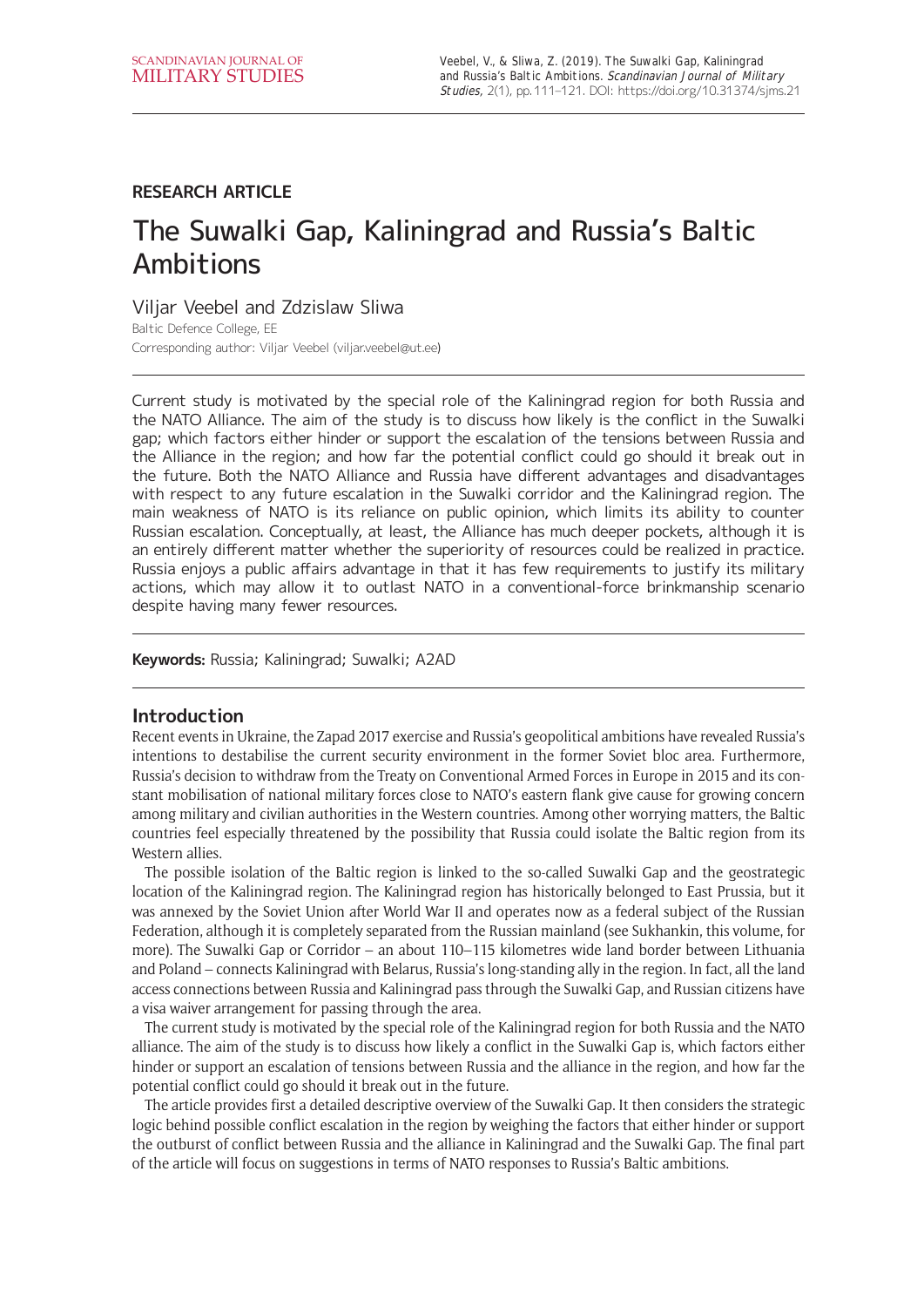### **The Suwalki Gap: A Descriptive Overview**

In the academic community, the Kaliningrad region and the Suwalki Gap as a research topic have been covered by many authors, especially in the early 2000s before the EU's eastern enlargement. Recently, some think tanks and researchers have produced reports and studies on the vulnerability of the region in terms of leaving the Baltic countries in military isolation. Just to name a few, Sirutavičius and Stanytė-Toločkienė (2002) focus on Russia's main strategies for Kaliningrad, and the 2016 RAND Corporation report (see Shlapak & Johnson 2016) discusses the practical role of the Kaliningrad region in putting pressure on the Baltic countries. Various authors have contributed to the book *The Kaliningrad challenge: Options and recommendations* (Birkenbach & Wellmann 2003), which covers security-related issues, economic and social aspects, identity-building in the region, possibilities for cooperation and more, and Ivanauskas, Keršanskas and Kasčiūnas (2017) analyse the role of the Kaliningrad region in Russia's relations with Lithuania, the EU and the NATO alliance in terms of both 'hard' and 'soft' security, and so on. The current study contributes to the academic literature by providing a more general understanding of the theoretical logic behind the potential outbreak of conflict in the Suwalki Corridor, on the one hand, and of a more complex approach to avoiding further escalation of the conflict in the Suwalki Corridor, on the other hand.

The aim of Russia's well-targeted actions in the region is to delegitimise the NATO alliance and, furthermore, to challenge the current international security order and replace it with a new one, where Russia has significantly greater authority and influence. In a nutshell, Russia is ready to systematically and gradually – as much as the country's budget will allow – increase tensions in the areas near Russia's mainland with historical and symbolic value to maintain and increase internal support. Internally, Russian expansionism is framed as an appropriate response to the supposedly imperialist actions of NATO and the US.

From Russia's perspective, both Kaliningrad and the Suwalki Corridor constitute favourable places where Russia's ability to mobilise in time of peace and to escalate the conflict is greater than that of the NATO alliance. The country has at most three armies available in the Western Military District. Furthermore, Russia also has a clear advantage in mobilising up to another 20 brigades in time of peace as well as in benefitting from greater territorial depth and more alternatives in terms of logistical routes than the NATO forces in the Baltic countries and close to Suwalki. Since Russia could move military resources more easily and more extensively in this region compared to the NATO alliance, it is reasonable to assume that escalation of the conflict would most likely be favourable to Russia, insofar as direct conventional conflict is out of the question.

For the NATO alliance, all scenarios, from increasing regional security to actual conventional mobilisation, are marked by serious complications. Additional deployments in the region under the auspices of increasing security would be both costly and institutionally complicated. For example, the former commander of the US Army in Europe and retired Lieutenant General in the US Army Ben Hodges has suggested many reasons (Hodges 2018) why Poland's recent offer to establish a permanent US military presence in Poland (Zemla & Turecki 2018) would undermine the cohesion of the NATO alliance. Furthermore, in real terms this step would not even contribute to the regional conventional balance, which would actually need another 18 brigades instead of merely a single brigade. Should the alliance still decide for the latter, it would allow Russia to both maintain its moral 'upper hand' in the region and justify its additional deployments, based on the argument that NATO is both aggressive and offensive.

Economic conditions clearly set significant restrictions on Russia in terms of choosing between escalation and de-escalation of the conflict. The size of the Russian economy (its nominal GDP in 2017 was USD 1.72 billion) is smaller than that of Germany, the United Kingdom, France and Italy (respectively, USD 4.21 billion, USD 2.94 billion, USD 2.93 billion and USD 2.18 billion in 2017) and basically on the same level as Spain (USD 1.51 billion in 2017) (IMF 2018). Limited economic resources have forced Russia to prioritise, as not enough resources are available for 'half-hard' initiatives. Under these circumstances, Russia clearly pursues a highly concentrated security and defence policy, without any possibility of hesitation, morality or questionable efficiency. However, limited resources play a central role in Russia's coercive bargaining, as assets may end before motivation (Altman 2018: 58–60).

For both parties to the potential confrontation, Russia and the NATO alliance, the 'costs' of conflict in the Suwalki Gap and Kaliningrad are first and foremost determined by geographical and ethnic factors. The most extensive study covering the geographical aspect is conducted by Elak and Šliwa (2016), who argue that the terrain of the Suwalki Corridor supports particularly defensive operations. The potential 'costs' associated with geographical factors would most likely be significant for both parties, because specific capabilities and tactics will be needed to conduct military operations, and at the same time, the outcome of the operations will be unpredictable. However, what should worry the alliance is that, due to geographical characteristics, it would be difficult to regain control over the Suwalki Gap if the area is lost.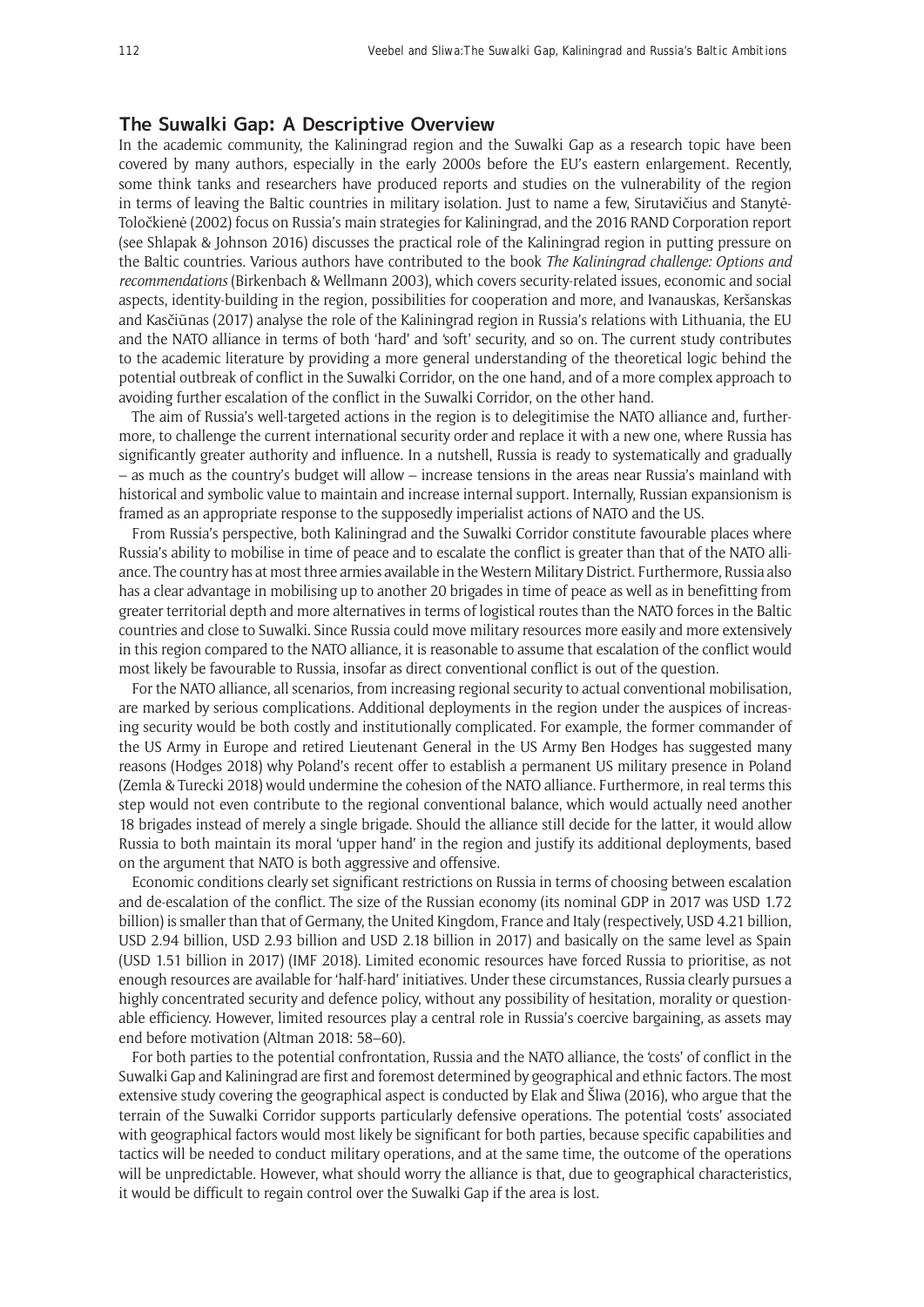As far as the ethnic factor in the Suwalki Corridor is concerned, at first sight Russia seems to have a disadvantage. Elak and Šliwa (2016) point out that the population in the Suwalki Corridor mainly comprises Polish nationals (about 2 million people), whereas the ethnic minorities in the region are Ukrainians (65,000) and Lithuanians (about 25,000). There are only 11,000 Russians living in the Suwalki Corridor. Thus, there is no significant Russian-minded community living in the Suwalki Corridor that could be used by Russia in a similar way as during the annexation of Crimea, allowing Russia to diminish the 'costs' of the aggression. However, it has been argued that a potential Russian influence still exists in Suwalki, referring to Russia's attempts to attract Polish citizens to take part in militarised tournaments and other events, for example the International Paintball Tournament 'Road to Victory' which in various years has also involved participants from Poland. Also some Lithuanian radicals, most likely supported by Russia, have raised claims in social media that Lithuania should regain the Suwalki Corridor from Poland (Grigas 2016).

Another issue is whether the population of Kaliningrad could be exploited by Russia to initiate conflict in the region by relying, for example, on a 'near neighbourhood' argument or through broad public support in this region. The majority of the population living in the Kaliningrad region are, of course, Russian citizens (about 95% of the total population or 896,000 individuals based on the survey from 2010) (Federal'naya sluzhba gosudarstvennoy statistiki 2012). At first glance, this aspect seems to speak in favour of Russia and to diminish the potential 'costs' of the conflict, for example costs related to information warfare, justifying and searching support for Russia's aggressive actions in the region.

Furthermore, despite some expectations in the international arena that there is a potential for an independent regional identity to be formulated in Kaliningrad region, recent developments reflect rather the opposite. Over the last 10–15 years, the share of people living in Kaliningrad and identifying themselves as 'citizens of Russia' has increased significantly: The share of respondents who considered themselves as 'citizens of Russia' as a first choice was 24.6% in 2001, 32.5% in 2004, 36% in 2011 and 41.4% in 2015 (Kojala & Keršanskas 2016).

However, two aspects could still work against Russia when exploiting the ethnic factor in a potential confrontation in the Kaliningrad region. First, previously the region has seriously challenged decisions of the Russian political elite. For example, massive protests against the politics of the Russian political elite took place in Kaliningrad in 2010, and Russia's ruling party, 'United Russia', received no seats in the local council elections in 2015 (Kojala & Keršanskas 2016). Second, although the share of ethnic minorities in the Kaliningrad region is marginal considering their share in the total population, due to its historical background the ethnic composition of the population in the Kaliningrad region is diversified, covering many groups of ethnic minorities (see **Figure 1**, which illustrates the biggest ethnic minorities in the Kaliningrad region). This means that it would be rather difficult for Russia to address and exploit the ethnic minorities in the Kaliningrad region as one single group in case of conflict.



**Figure 1:** Biggest ethnic minorities in the Kaliningrad region (2010). Source: Federal'naya sluzhba gosudarstvennoy statistiki (2012).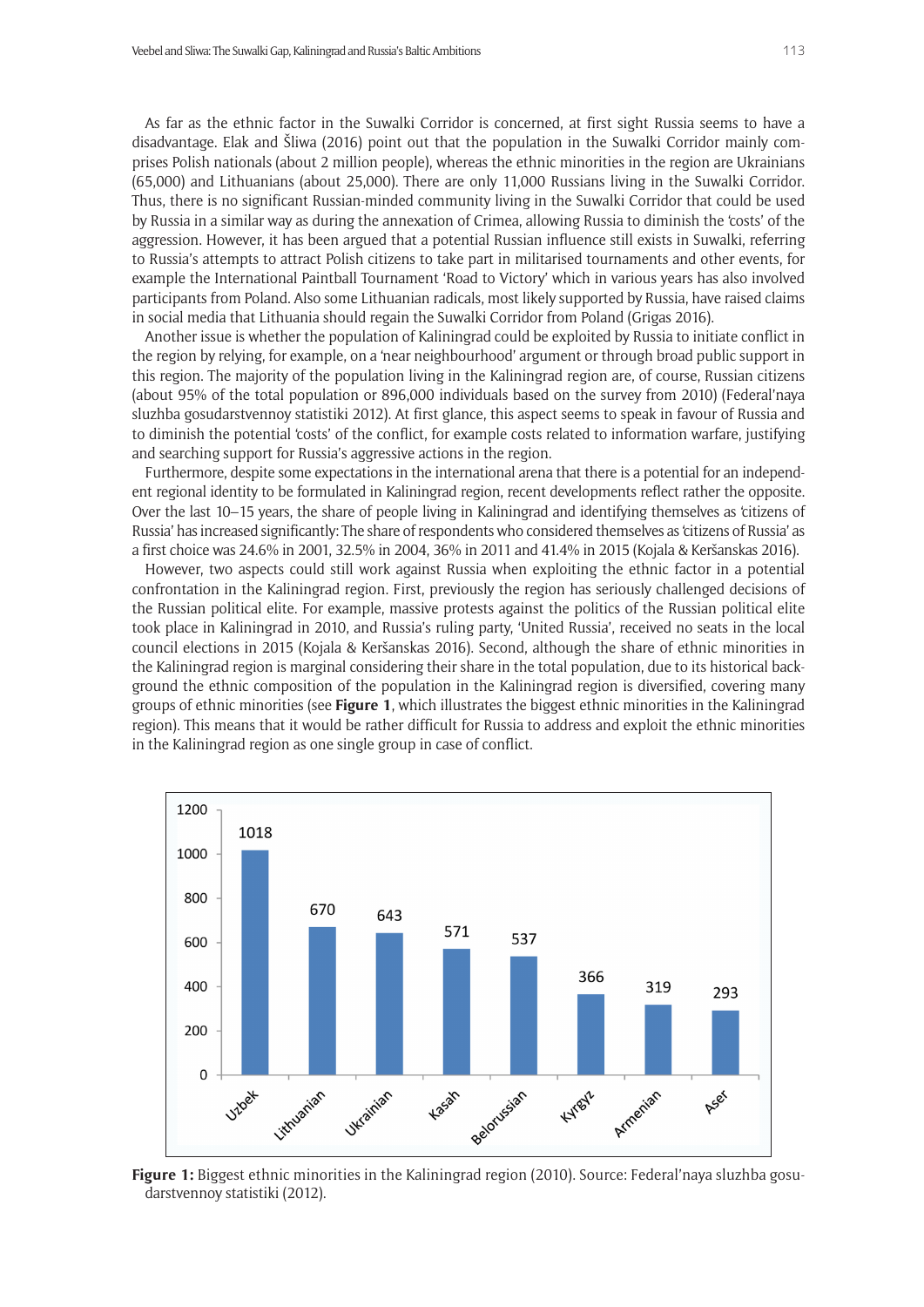Next to geographic and ethnic factors, the level of economic development of the Kaliningrad region together with the region's economic outlook indicates that economically the Kaliningrad region is rather insignificant to Russia. Since 1996, the Kaliningrad region has enjoyed the privileges of a 'special economic zone' (SEZ),<sup>1</sup> which has allowed the region to trade tax-free and pay no duties to Russia. For this reason, in the early 2000s and before the economic crisis, the region showed the fastest annual growth numbers among Russia's regions (Palet 2014). In 2006, the SEZ was updated with the new federal law, giving enterprises the right to export goods manufactured on the basis of imported components to Russia without paying any duties or taxes until April 2016 and the right to export such products until 2031 (Mladin & Duarte Gomes 2013). These privileges have expired amid Western sanctions on Russia, and the end of the SEZ is expected to have a negative impact on at least 785 local companies that currently employ 24% of the local workforce (Sukhankin 2016). No official data on economic development at the regional level have been published yet.

Despite all the privileges the Kaliningrad region has gained, the federal subject has recently shown fluctuating growth numbers, and the region's nominal GDP represents less than 1% of Russia's total nominal GDP (see **Table 1**). The average wage in the Kaliningrad region is significantly below the Russian average wage (the region actually belongs to the three regions in the Severo-Zapadnyi Federal Okrug with the lowest average wage) and the share of the population living below the minimum subsistence level in the Kaliningrad region (% of total population in the region) is higher than in Russia overall (see also **Table 1**).

Therefore, the 'costs' of giving up the Kaliningrad region in economic terms with the hypothetical aim to avoid a conflict with the NATO alliance would be rather insignificant for Russia. The only economic reason why Russia could prefer to 'keep' the Kaliningrad region is that the Kaliningrad Sea Commercial Port is the only ice-free Russian port on the Baltic Sea as well as the largest regional port complex in terms of volume, technical support and services granted to the cargo owners (Mladin & Duarte Gomes 2013). Also major shipping and fishing industries are located in Kaliningrad.

To sum up, both geographical conditions in the Suwalki Corridor and the ethnic composition of both the Suwalki Gap and the Kaliningrad region make it difficult for Russia to achieve rapid dominance in the regional conflict, as seen in Ukraine some years ago. In economic terms, 'sacrifice' of the Kaliningrad region to the West to avoid escalation of the conflict could – rationally thinking – also be under consideration, assuming that the region's economic potential is insignificant to Russia. Furthermore, Russia has other options with regard to putting pressure on the Baltic countries or even isolating them that do not involve triggering expensive military conflict with an uncertain outcome. Russia's aggressive behaviour against Estonia in 2007 is a good illustration of its methods for putting pressure on the neighbouring countries. Namely, when Estonia in 2007 removed a memorial dedicated to Soviet soldiers, Russia responded aggressively, deploying a wide array of measures to damage Estonia. Russian politicians arrived in Estonia to 'rile things up', while Russian-language websites offered instructions on how to attack Estonian websites. In addition, Russia's Federation Council called on its government to cut off diplomatic relations with Estonia. The Estonian embassy in Moscow was blockaded by Kremlin-sponsored Russian youth movements. Russian officials called for boycotts against Estonian productions. Trade on the Russian-Estonian border ground to a halt, as truck traffic at the main bridge into Estonia was blocked and the delivery of oil, coal and petroleum products to Estonia was cut off. Cyberattacks were accompanied by psychological onslaught, and so on (Veebel 2015).

Overall, these arguments speak in favour of the idea that the outbreak of an expensive military conflict with uncertain outcomes in the Kaliningrad region and the Suwalki Corridor would actually not be in the rational interests of Russia, if seen at the regional theatre level and not to count assets already spent on fuelling the escalation. Basically the same applies to the NATO alliance, which also has to struggle with difficult geographical and logistical conditions should conflict break out in the Suwalki Gap.

## **The Suwalki Gap and Kaliningrad: Russian and NATO Strategic Considerations**

From a purely military perspective, the geostrategic location of the Kaliningrad region and the Suwalki Corridor is associated both with opportunities and challenges from Russia's perspective. On the one hand, it allows early warning and forward area air defence options in combination with units from the mainland, especially from the Western Military District. Furthermore, the Baltic Fleet with its headquarters in Kaliningrad possesses bases allowing control over the central Baltic Sea region and access to the Gulf of Finland, influencing not only the Baltic countries but also Finland and Sweden's security and freedom of manoeuvre. On the

See Vinokurov (2004) for a more thorough discussion.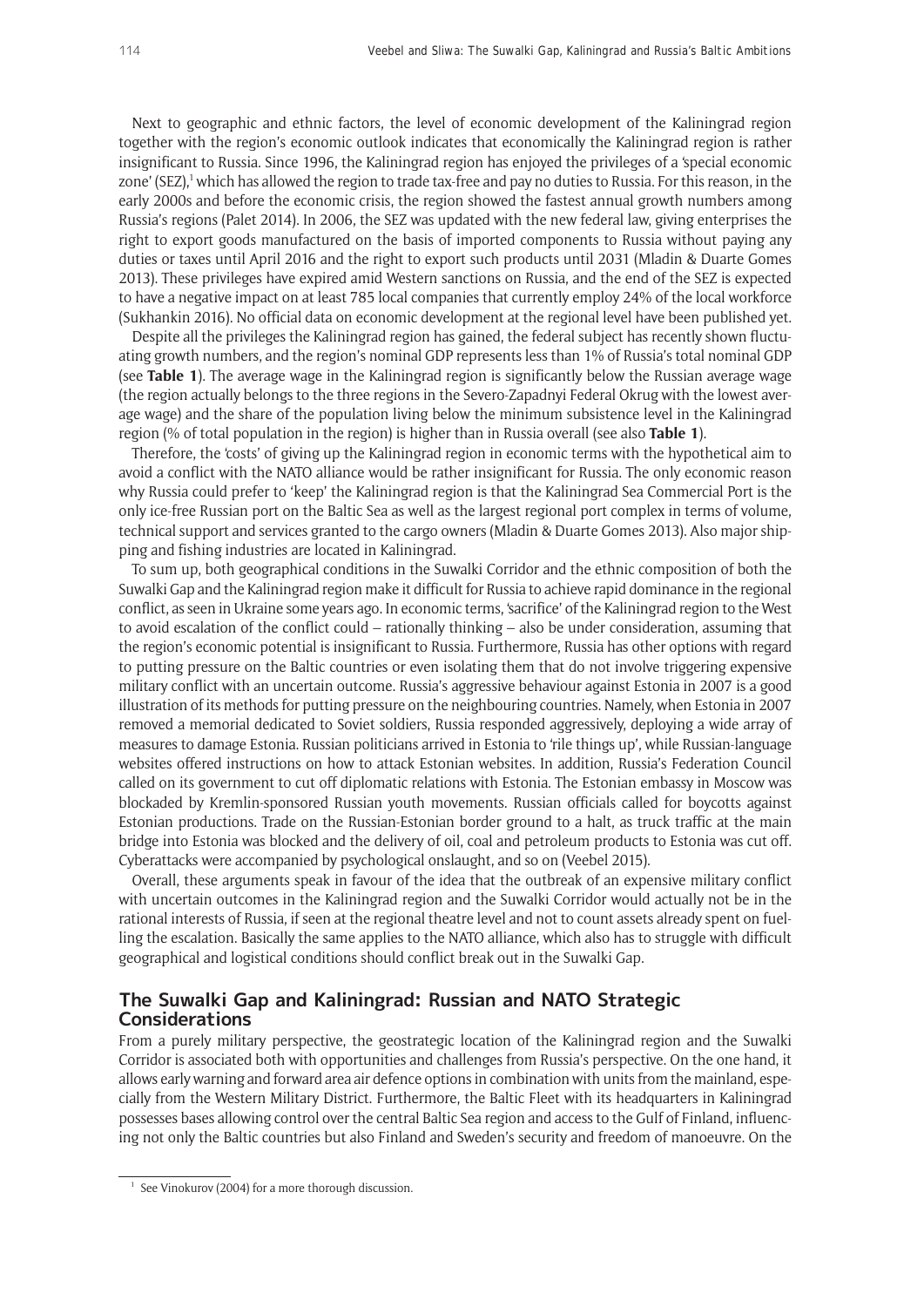|                                                                                                                            | 2010       | 2011       | 2012       | 2013       | 2014       | 2015       |                |        |
|----------------------------------------------------------------------------------------------------------------------------|------------|------------|------------|------------|------------|------------|----------------|--------|
| Nominal GDP (million RUB): Russia total                                                                                    | 37,687,768 | 45,392,277 | 49,926,069 | 54,013,599 | 58,900,652 | 64,997,039 |                |        |
| Nominal GDP (million RUN): Kaliningrad region                                                                              | 195,749.1  | 241,004.8  | 265,361.2  | 277,362.6  | 306,232.8  | 328,760    |                |        |
|                                                                                                                            | 2010       | 2011       | 2012       | 2013       | 2014       | 2015       |                |        |
| Share of Kaliningrad region in total nominal GDP of Russia (%)                                                             | 0.52       | 0.53       | 0.53       | 0.51       | 0.52       | 0.51       |                |        |
|                                                                                                                            |            | 2011       | 2012       | 2013       | 2014       | 2015       |                |        |
| Annual growth rate of nominal GDP: Russia total (%)                                                                        |            | 20.44      | 9.99       | 8.19       | 9.055      | 10.35      |                |        |
| Annual growth rate of nominal GDP: Kaliningrad region (%)                                                                  |            | 23.12      | 10.11      | 4.52       | 10.41      | 7.36       |                |        |
|                                                                                                                            |            |            |            | 2013       | 2014       | 2015       | 2016           | 2017   |
| Average monthly wage (RUB): Russia total                                                                                   |            |            |            | 25,928.2   | 27,767     | 30,467     | 30,747         | 31,477 |
| Average monthly wage (RUB): Kaliningrad region                                                                             |            |            |            | 20,641.8   | 23,117     | 25,875     | 25,913         | 26,683 |
|                                                                                                                            |            | 2011       | 2012       | 2013       | 2014       | 2015       | 2016           | 2017   |
| level:<br>Share of people living below the minimum subsistence l<br>Russia total (% of total population)                   |            | 12.7       | 10.7       | 10.8       | 11.2       | 13.3       | 13.3           | 13.2   |
| level:<br>Share of people living below the minimum subsistence<br>Kaliningrad region (% of total population in the region) |            | 12.7       | 10.8       | 12.4       | 12.1       | 13.4       | $\overline{4}$ | 14.1   |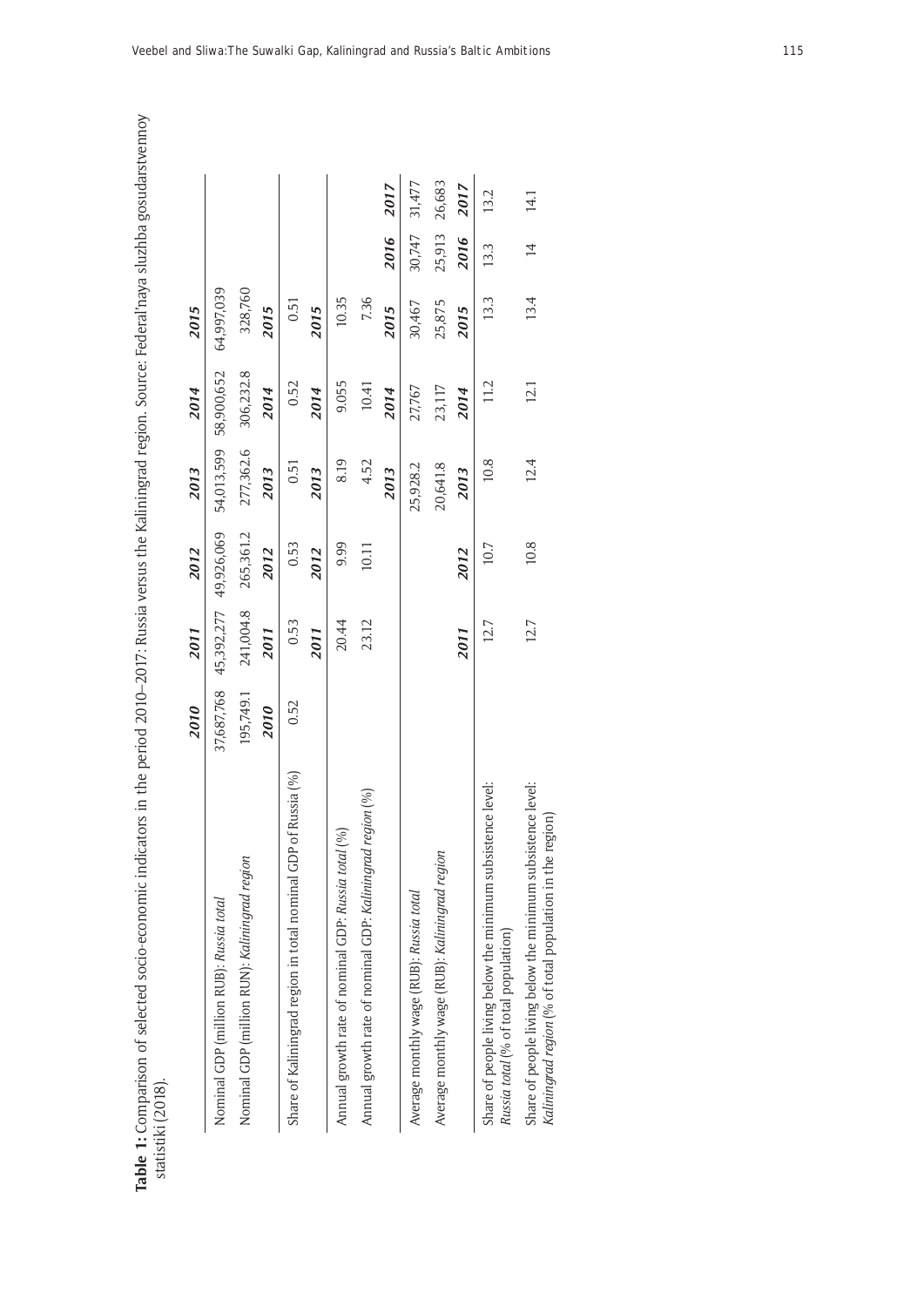other hand, the location of Kaliningrad as a specific federal subject of the Russian Federation poses a serious problem for Russia itself, because due to cultural notions of 'national pride' Russia must be proactive and constantly expose its military capabilities in the Kaliningrad region, although in practical terms there is no need for that, as the NATO alliance is not threatening to take over Russia's enclave.

From the alliance's perspective, many military and civilian experts have pointed to the threat that because of the Kaliningrad region and the Suwalki Corridor the Baltic countries could remain isolated from the allies in case of a conflict. For example, Lieutenant General Ben Hodges has warned that 'Kaliningrad now has the ability to deny access of our [US] Navy or any NATO Navy to come to the Baltic Sea. From Kaliningrad Russia can stop entering in to the Baltic Sea, and there we have three NATO allies – Estonia, Latvia and Lithuania' ('US General fears' 2015: para. 3). According to the 2016 RAND Corporation report, in case of hostilities,

NATO forces would have to transit the 'Kaliningrad corridor,' a 110- to 150-km-wide stretch of territory between the Russian enclave and Belarus that could be subject to long-range artillery and flank attacks from both sides and would require a commitment of (scarce) NATO forces to secure. (Shlapak & Johnson 2016: 4).

Chief of the Estonian Defence Forces General Riho Terras has stated that 'in the long term Russia's wish is to bring the Baltic Sea and the passages leading to it more and more under its control and to control it much like it does the Black Sea' (Cavegn 2016: para. 1). Also former Minister of Defence Hannes Hanso has pointed to the need 'to keep our eyes open in the air, on the water, and everywhere else' (Ibid.). Similar views have been shared by General Wesley Clark (retired), General Sir Richard Shirreff (retired), Minister of Defence of Estonia Jüri Luik (Clark, Luik, Ramms, & Shirreff 2016) and others. Furthermore, for many years now the analyses of international think tanks like the RAND Corporation (Shlapak & Johnson 2016), the Potomac Foundation, Chatham House and of regional research centres such as the Center for Security and Strategic Research (ICDS; see Praks 2015) have expressed concerns over the growing security threats posed by Russia.

Up to now, both parties to the confrontation have definitely sent each other 'costly signals' in material terms. Russia has constantly observed NATO's attempts to enlarge, and, in the words of one commentator,

although Russia was not able to prevent NATO enlargement into Visegrad its leaders have informed the West with unmistaken clarity that they view the Baltic membership in NATO as 'red line' that should not be crossed and will consider any NATO expansion into that region as direct threat to Russia's vital national interests (Alafuzoff 2001: 141).

NATO has launched several initiatives such as the establishment of the Baltic Air Policing mission in 2004 to guard the airspace over the three nations, joint exercises, investments into the BALTNET (Baltic Air Surveillance Network and Control System) and military exchanges. Russia has constantly criticised these initiatives. As a response, Russian armed forces have conducted large-scale snap exercises, violated airspace and conducted navy manoeuvres close to its exclusive economic zones to demonstrate its significant capabilities when it comes to facing NATO. The 'answers' were, for example, military exercises Zapad 2009, Zapad 2013 and Zapad 2017 in the Western Military District of Russia, which were basically interpreted by Western experts as a political manifesto against the presence of NATO in Eastern Europe. It is obvious that systematic military exercises in all the regular military districts of Russia<sup>2</sup> are the country's reaction to NATO's military exercises;<sup>3</sup> for example, Zapad 2013 was a response to NATO's exercises Baltic Host 2013 and Steadfast Jazz 2013. The experts have labelled Russia's response to NATO's activities as an example of 'Kremlin's muscle flexing, designed to escalate concerns of NATO and especially Eastern Europe and the three Baltic States' (Šliwa 2013: 56). However, viewed objectively the process is rather mutual, where both sides try to deter the opponent with complex military exercises.

 $2$  For a comprehensive overview of the military operations conducted by Russia in 2008–2018 and their military dimension, see e.g. Johnson (2017).

<sup>3</sup> E.g., an overview of the key NATO and allied multinational exercises in 2017 is available, see NATO. (2017, May). *Key NATO & allied exercises. Fact sheet*. Retrieved from [https://www.nato.int/nato\\_static\\_fl2014/assets/pdf/pdf\\_2017\\_05/20170510\\_1705](https://www.nato.int/nato_static_fl2014/assets/pdf/pdf_2017_05/20170510_1705-factsheet_exercises_en.pdf) [factsheet\\_exercises\\_en.pdf.](https://www.nato.int/nato_static_fl2014/assets/pdf/pdf_2017_05/20170510_1705-factsheet_exercises_en.pdf)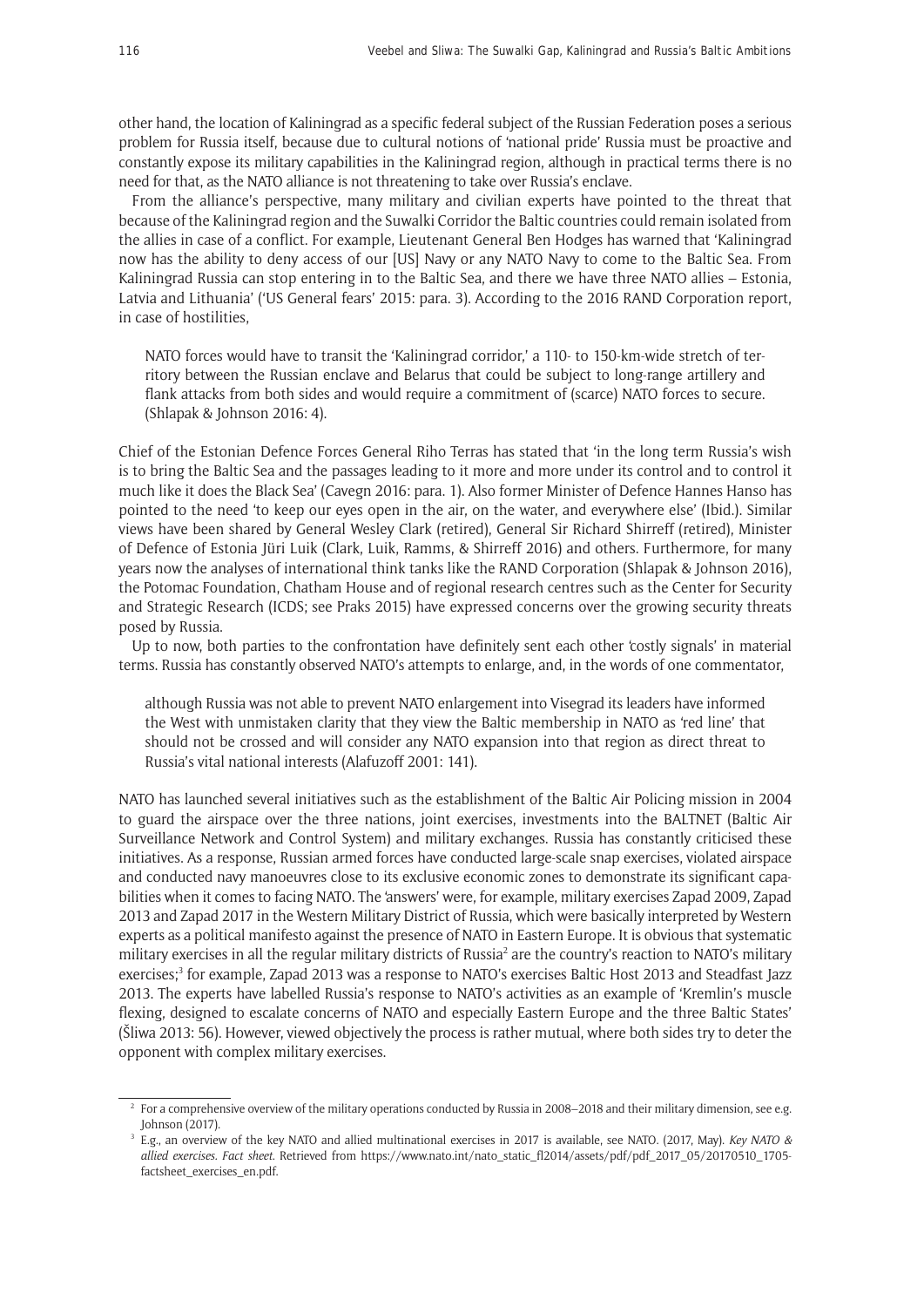## **The Suwalki Gap: Reflections on How to Avoid Escalation**

To sum up, both the NATO alliance and Russia have different advantages and disadvantages with respect to a potential future escalation in the Suwalki Corridor and the Kaliningrad region. The main weakness of NATO is its reliance on public opinion, which limits its ability to counter Russian escalation. Conceptually, at least, the alliance has much deeper pockets, although it is an entirely different matter whether its superiority of resources could be realised in practice. Russia enjoys a public affairs advantage, in that it must meet few demands to justify its military actions, which may allow it to outlast NATO in a conventional force brinkmanship scenario despite having much fewer resources.

Unhappily and despite the apparent irrationality for all parties, the dynamics of the current relations between Russia and the NATO alliance clearly point towards escalation. Today, Russia is accusing the alliance of provocations and instability in the neighbourhood regions of Russia. To quote a recent statement by Vladimir Putin:

NATO is building up its military potential near our borders and attempts are being made to halt integration processes with Russia's participation, provoke new and stir up old conflicts in the post-Soviet space and in regions neighbouring on Russia, with all the ensuing consequences – military and political instability, the growth of smuggling and crime and acute humanitarian problems. ('Putin warns' 2018: para. 3).

In response, NATO stated that Russia is contributing to the increasingly unpredictable and unstable Euro-Atlantic security environment, and 'in response, NATO has taken defensive measures to protect and assure its members and will continue to do so as long as necessary' (NATO 2016: 19). The same applies to the alliance's response to the latest military exercises, Zapad 2017, when it was promised by the alliance to 'continue to be vigilant and ready to act if needed' (Johnson 2017: para. 23). The view has been expressed that the alliance has to stick to this approach, should Russia continue 'its military build-up in the Western Military District and its programme of provocative and destabilising exercise activities' (Johnson 2017: para. 23).

It seems that although both parties to the confrontation have sent each other 'costly signals', the current deterrence strategy is not working. Conducting more and more complex military exercises and increasing military capabilities in the Suwalki Corridor and the Kaliningrad region have not made the opponent more afraid; on the contrary, it has forced both sides to further mobilise their resources. This applies particularly to Russia who every time the alliance has made a move seems to be more and more motivated to proactively expose its military capabilities. In this sense, the constant increase in the number of military forces and capabilities in the Suwalki Corridor and the Kaliningrad region seems to be irrational, since it does not bring the expected results in terms of de-escalating potential military tensions in the area. Today, in military terms, the conventional imbalance in the Baltic region is 1:8 in favour of Russia, which means that in real terms 18 additional brigades are needed to initially equalise regional conventional capabilities. In this light, the situation is already relatively hopeless for the Western countries, meaning that NATO should deploy 18 brigades to attain a balance plus additional brigades to gain the initiative. However, there is neither enough logistics in the Baltic countries to achieve this, nor has the NATO alliance enough capabilities to do so, not to mention the lack of motivation to mobilise additional resources in time of peace.

As far as 'the more, the better' principle is concerned, in military circles the discussion of mutual deterrence has also focussed on anti-access/area denial capabilities (A2/AD), covering long-range capabilities both to prevent and degrade an advancing opponent's ability to enter an operational area and to limit the opponent's freedom of action within the operational area (see e.g. Williams 2017 as well as the other articles in this issue). It has been estimated that Russia owns a seemingly impressive array of long-range A2/AD systems that could interfere with NATO's activities and operations mostly in the Baltic Sea region, but also in the Black Sea, eastern Mediterranean and Barents Sea region. The threats stemming from Russia's multifaceted abilities have been stressed also by General Wesley Clark (retired), General Sir Richard Shirreff (retired) and Jüri Luik, Minister of Defence of Estonia, arguing that

Russia would be capable not just of sealing off the Baltic states in the 'bubble' that covers air, sea and land dimensions, but also of fiercely contesting other spaces of critical importance to military operations – in the electromagnetic spectrum, cyberspace, and even outer space (by using antisatellite capabilities). (Clark et al. 2016: 12–13).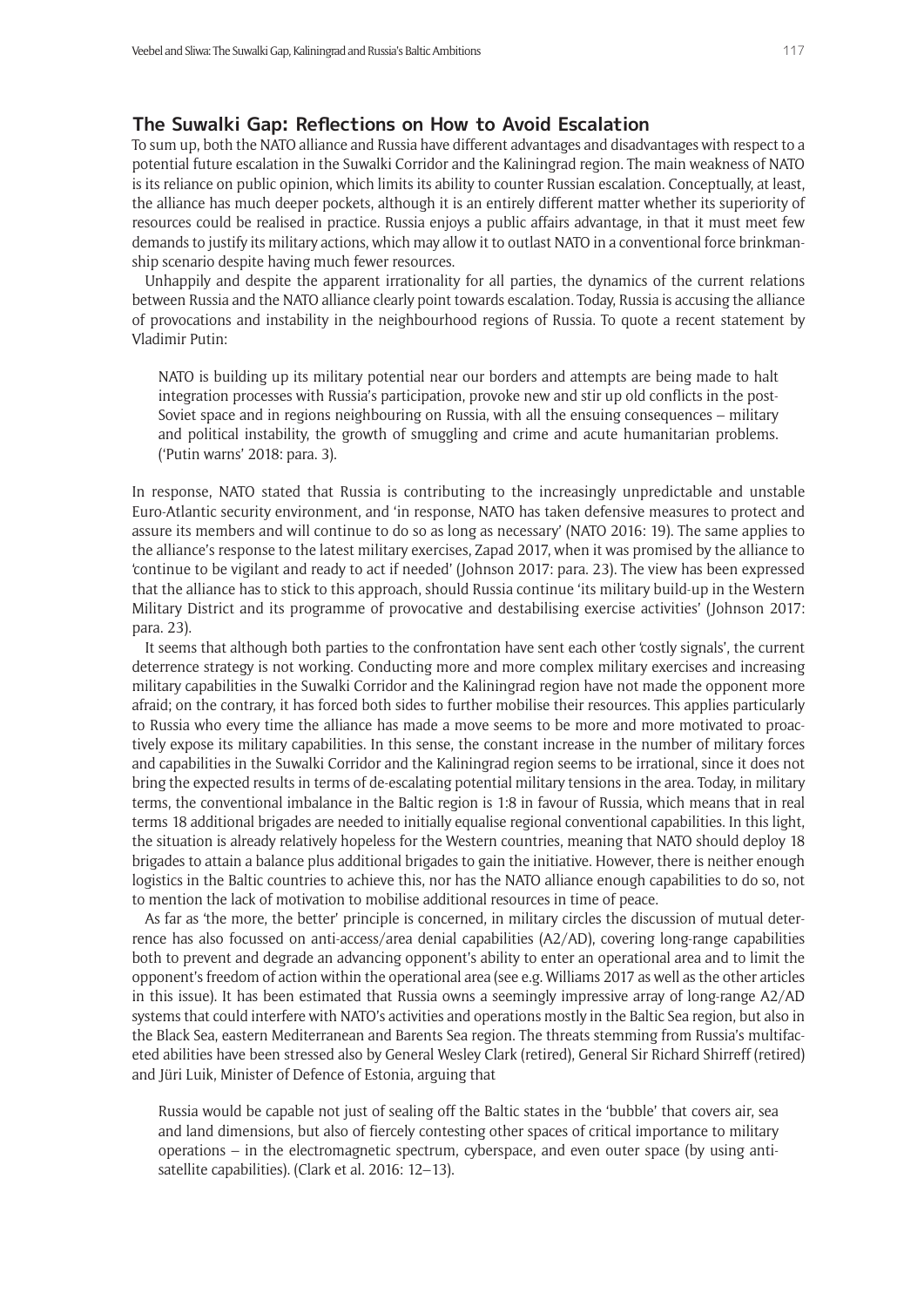In addition, similar opinions are shared by General Sir Richard Barrons (retired), who argues that Russia could be ready for action within 48 hours and 'some land and control of airspace and territorial waters could be lost before NATO's 28 member states had even agreed how to respond' (Haynes 2016: para. 2 & 3). Likewise, in 2015, senior NATO officials, including General Philip Breedlove, the Supreme Allied Commander Europe, and General Frank Gorenc, Commander Allied Air Command, have raised concerns over A2/AD in a European context (Barrie 2016). In this way, the NATO alliance clearly feels threatened by the reinforcement of the Kaliningrad Oblast as well as the occupation of the Crimean peninsula and the development in Arctic capabilities, all of which contribute to the enhancement of Russia's A2/AD shield. At the same time, there is no clear threat assessment of whether the activities in the Kaliningrad region and the Suwalki Corridor are in accordance with the idea of the A2/AD capabilities in the first place. So a likely scenario is that with all of its propaganda and informational disorientation Russia has managed to deter the alliance using the conceptual framework with which the Western countries are familiar. At least the current rhetoric of the members of the Western military community refers to the situation where Western military circles are busy with self-deterrence and not focussing on the more realistic threats in the Kaliningrad region, such as Russia's potential influence in Suwalki in the form of Russian attempts to attract Polish citizens to take part in militarised tournaments and other events or supporting Lithuanian radicals' claims that Lithuania should regain the Suwalki Corridor from Poland.

Unfortunately, military conflict between Russia and the NATO alliance cannot be fully excluded as a possibility in the near future. In principle, the alliance members may choose to push Russia to the last line of escalation or else force Russia either to surrender in economic terms or to get involved in an actual conflict. Although costly, these scenarios would almost certainly mean the end of Vladimir Putin's political regime. Alternatively, the NATO alliance could choose to ignore Russia's attempts to escalate the conflict around Kaliningrad and the Suwalki Corridor. Such de-strategising of the region may be reinforced by escalating conflict somewhere else, for example in Libya or the Artic region. If the Western countries do not intend to go to the last line of escalation, there is no sense in deploying additional battalions to the Baltic/Kaliningrad region.

Another issue is, of course, whether in real terms the conflict breaks out in the Suwalki Corridor or somewhere else. In this light, a glance at the possible escalation of the conflict is fully justified. Elak and Šliwa (2016) have suggested that both the 'hybrid warfare' scenario and the use of minorities, similar to events in Ukraine, are unlikely in the Suwalki Corridor, because 'little green men' would be noticed early, should conflict break out.

Under these circumstances, it would be fully rational to assume that both parties to the conflict could be ready to find a more or less satisfying peaceful solution instead of escalating the conflict. Until now, the opponents in the Suwalki Corridor have sent each other 'costly signals', but instead of communicating a willingness to stop fighting, the signals aimed to express determination to fight. As unexpected as it might seem, the fully rational solution in this light would be for both parties to find a common ground that is profitable for both sides. The NATO alliance will most likely be interested in neutralising Russia's aggressive regional ambitions and in stabilising the current security situation around the world without being directly involved in military conflicts. Whereas Russia's political elite is using constant tensions with its neighbouring countries and with the alliance to find broad public support at the domestic level, these same elites would most likely be interested in a solution that would help the country's government show the people of Russia that the country is accepted or even respected in the international political arena. Considering the waves of public protest against the corruption of Russia's political elite in recent years all over the country, the pressure on Russia's government 'to do something' becomes more and more intense, and the time frame for making decisions becomes more and more narrow.

In this sense, the common ground for both parties to the conflict lies in promoting mutual long-term strategic partnership. This would allow both Russia and NATO to achieve their aims without being involved in a direct military conflict. The keyword thus is 'long-term', referring to a well-designed and multifaceted strategy that includes mutually beneficial elements, but also restrictions and requirements which need to be followed for the long-term partnership to work. In principle, this is very similar to the 'carrot and stick' approach used by the EU.

It is obvious that today Russia will not take the initiative to find a common ground with the NATO alliance. This means that the 'carrot' must be something very special for Russia, something that would allow its elites to send a clear signal to their domestic audiences that Russian authority and influence are increasing regionally and globally. Developing such a concession is certainly going to be tricky. To succeed, NATO would need to allow Russia's political elite to step back in domestic anti-NATO rhetoric or even accept being domestically labelled the 'chicken', without losing broad public support. Second, the alliance's long-term solution needs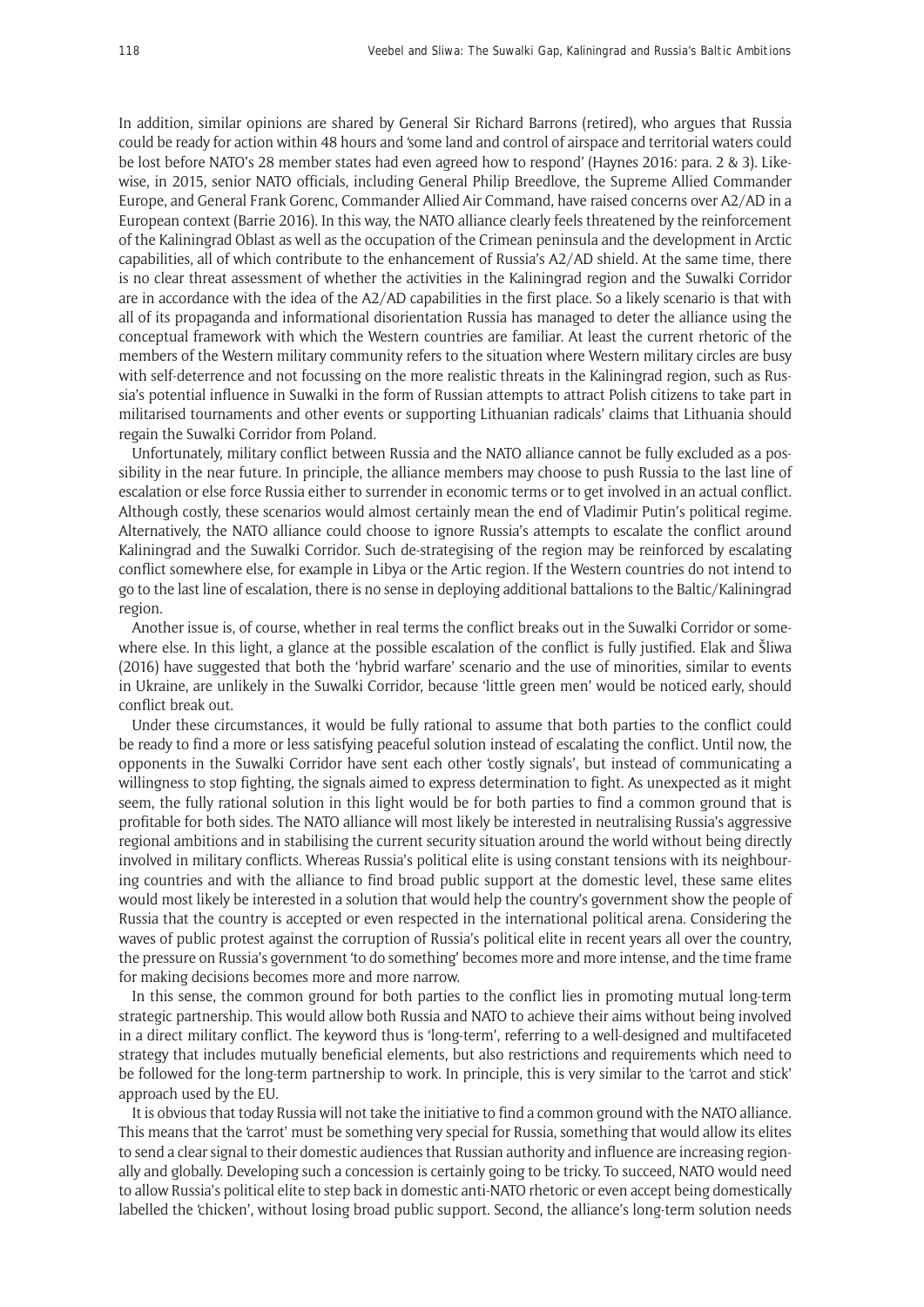to be accepted by all allies of NATO, both big and small. However, this could be very difficult, assuming that the security concerns and the perceptions of the allies on security are very different.

It is clear that this type of solution is not going to be reached overnight, but it requires both the good will of the parties and a neutral platform for conducting strategic discussions. In the short term, what the alliance could do today is to change the overall balance of the conflict for Russia and to push the country to opt for a peaceful solution instead of conflict escalation. The first thing to do here is to also build strategic relations with Russia's allies. In the Kaliningrad region, this applies particularly to Belarus. With Zapad 2017 Russia proved its interests in maintaining its greater authority in its relationship with Belarus. It was also a message to the Western countries that Belarus is and will be in the area of influence of the Russian Federation. Most likely the 'carrots' of both Russia and Belarus are similar, based on the assumption that both political regimes are currently treated as pariahs in the international arena and are relying on public domestic support. Thus, building long-term strategic relations with Belarus could work as a test area for the NATO alliance.

Last, but not least, for the Western countries it is highly important to make an overall decision and to commit to this decision as fast as possible, since any subsequent changes later on would be very costly. So, if NATO is committed to go 'all in' in the Baltic region, it should decisively deploy to the area without paying attention to Moscow's complains. The more unexpected and disproportional the deployments of convincing A2AD capabilities and other resources are, the faster the game can reach its end. However, if NATO is not committed to go 'all in' with a strategic confrontation with Russia in the Suwalki Corridor and in Kaliningrad, there is no point in deploying additional assets in the region or paying any attention to Russia's rhetoric. On the contrary, the stakes should be lowered, possibly by creating tensions in other regions in the hope that this will make Russia think that it has missed something. Russia could be convinced that real strategic gains are to be found elsewhere, either in the Arctic region, in Libya or in Syria. Whatever the costs, NATO should prevent Russia from putting new bids on the table in the Baltic region, which would make leaving the game in the future even more complicated. The regional conflict, which at certain times has developed into a strategic confrontation, should be de-escalated to the regional level, where risks and rationality are calculated on the basis of the value of regional assets and not global confrontation.

## **Competing Interests**

The authors have no competing interests to declare.

### **References**

- **Alafuzoff, G.** (2001). Baltic Sea security in the 21<sup>st</sup> century. In R. Gronick, M. Kulmala, & L. Paivio (Eds.), *Kaliningrad – Isolation or co-operation?* (pp. 137–144). Helsinki, Finland: The Finnish Committee for European Security.
- **Altman, D.** (2018). Advancing without attacking: The strategic game around use of force. *Security Studies*, *27*(1), 58–88. DOI:<https://doi.org/10.1080/09636412.2017.1360074>
- **Barrie, D.** (2016). Russia and anti-access/area-denial capabilities. *International Institute for Strategic Studies*. Retrieved from [http://www.iiss.org/en/militarybalanceblog/blogsections/2016-629e/february-f0ed/](http://www.iiss.org/en/militarybalanceblog/blogsections/2016-629e/february-f0ed/russia-and-anti-access-area-denial-capabilities-9b3e) [russia-and-anti-access-area-denial-capabilities-9b3e](http://www.iiss.org/en/militarybalanceblog/blogsections/2016-629e/february-f0ed/russia-and-anti-access-area-denial-capabilities-9b3e)
- **Birkenbach, H. M.,** & **Wellmann, C.** (Eds.) (2003). The Kaliningrad challenge: Options and recommendations. *Kiel Peace Research Series*. Münster, Germany: LIT Verlag.
- **Cavegn, D.** (Ed.) (2016, October 7). Terras: Russia demonstrating wish to control Baltic Sea area. *ERR*. Retrieved from [http://news.err.ee/v/news/2bd72ff4-396e-4e61-897a-d8bfe903e6c8/terras-russia](http://news.err.ee/v/news/2bd72ff4-396e-4e61-897a-d8bfe903e6c8/terras-russia-demonstrating-wish-to-control-baltic-sea-area)[demonstrating-wish-to-control-baltic-sea-area](http://news.err.ee/v/news/2bd72ff4-396e-4e61-897a-d8bfe903e6c8/terras-russia-demonstrating-wish-to-control-baltic-sea-area)
- **Clark, W., Luik, J., Ramms, E.,** & **Shirreff, R.** (2016). *Closing NATO's Baltic gap*. Tallinn, Estonia: International Centre for Defence and Security. Retrieved from <https://icds.ee/closing-natos-baltic-gap/>
- **Elak, L.,** & **Šliwa, D.** (2016). The Suwalki Gap Nato's fragile hot spot. *Zeszyty Naukowe AON*, *2*(103), 24–40. Retrieved from [http://yadda.icm.edu.pl/baztech/element/bwmeta1.element.baztech-8644f79c-57ce-](http://yadda.icm.edu.pl/baztech/element/bwmeta1.element.baztech-8644f79c-57ce-4afd-aa7d-e6b9e664488f)[4afd-aa7d-e6b9e664488f](http://yadda.icm.edu.pl/baztech/element/bwmeta1.element.baztech-8644f79c-57ce-4afd-aa7d-e6b9e664488f)
- **Federal'naya sluzhba gosudarstvennoy statistiki [Federal Service of Statistics].** (2012). *Vserossiyskoy perepisi naseleniya 2010 goda. Tom 4. Natsional'nyy sostav i vladeniye yazykami, grazhdanstvo [Population Census of Russia in 2010, Part 4: Nationalities, Citizenships and Spoken Languages]*. Retrived from [http://www.gks.ru/free\\_doc/new\\_site/perepis2010/croc/perepis\\_itogi1612.htm](http://www.gks.ru/free_doc/new_site/perepis2010/croc/perepis_itogi1612.htm)
- **Federal'naya sluzhba gosudarstvennoy statistiki [Federal Service of Statistics].** (2018). *Regiony Rossii. Sotsial'no-ekonomicheskiye pokazateli 2010-2017 [Regions of Russia, Socio-Economic Statistics 2010–2017]*. Retrieved from [http://www.gks.ru/wps/wcm/connect/rosstat\\_main/rosstat/ru/statistics/](http://www.gks.ru/wps/wcm/connect/rosstat_main/rosstat/ru/statistics/publications/catalog/doc_1138623506156) [publications/catalog/doc\\_1138623506156](http://www.gks.ru/wps/wcm/connect/rosstat_main/rosstat/ru/statistics/publications/catalog/doc_1138623506156)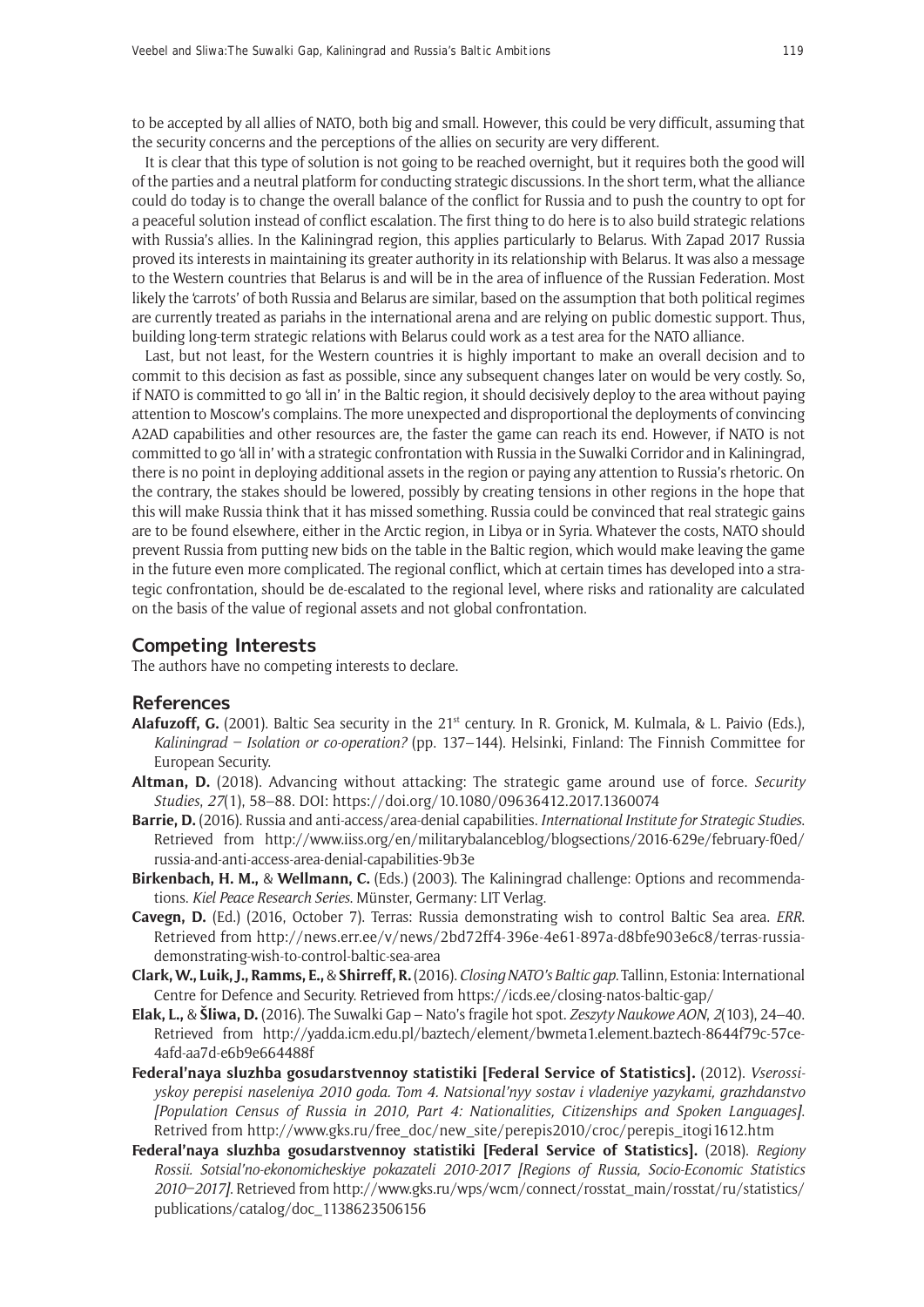- **Grigas, A.** (2016, February 9). NATO's vulnerable link in Europe: Poland's Suwalki Gap. *Atlantic Council*. Retrieved from [http://www.atlanticcouncil.org/blogs/natosource/nato-s-vulnerable-link-in-europe](http://www.atlanticcouncil.org/blogs/natosource/nato-s-vulnerable-link-in-europe-poland-s-suwalki-gap)[poland-s-suwalki-gap](http://www.atlanticcouncil.org/blogs/natosource/nato-s-vulnerable-link-in-europe-poland-s-suwalki-gap)
- **Haynes, D.** (2016, September 19). NATO has no plan if Russia invades, warns ex-general. *The Times*. Retrieved from <http://www.thetimes.co.uk/article/dh-nato-0nxssn0rr>
- **Hodges, B.** (2018, June 6). Don't put US bases in Poland. *Politico*. Retrieved from [https://www.politico.eu/](https://www.politico.eu/article/dont-put-us-bases-in-poland/) [article/dont-put-us-bases-in-poland/](https://www.politico.eu/article/dont-put-us-bases-in-poland/)
- **IMF.** (2018). World economic outlook. April 2018. Retrieved from [http://www.imf.org/external/datamap](http://www.imf.org/external/datamapper/NGDPD@WEO/OEMDC/ADVEC/WEOWORLD/RUS)[per/NGDPD@WEO/OEMDC/ADVEC/WEOWORLD/RUS](http://www.imf.org/external/datamapper/NGDPD@WEO/OEMDC/ADVEC/WEOWORLD/RUS)
- **Ivanauskas, V., Keršanskas, V.,** & **Kasčiūnas, L.** (2017). Kaliningrad factor in Lithuanian Russian relations: Implications to the security issues of Lithuania. *The Journal of Military Academy of Lithuania*, *15*(1), 119–149. DOI:<https://doi.org/10.1515/lasr-2017-0006>
- **Johnson, D.** (2017, December 14). ZAPAD 2017 and Euro-Atlantic security. *NATO Review Magazine*. Retrieved from [https://www.nato.int/docu/review/2017/also-in-2017/zapad-2017-and-euro-atlantic-security](https://www.nato.int/docu/review/2017/also-in-2017/zapad-2017-and-euro-atlantic-security-military-exercise-strategic-russia/EN/index.htm)[military-exercise-strategic-russia/EN/index.htm](https://www.nato.int/docu/review/2017/also-in-2017/zapad-2017-and-euro-atlantic-security-military-exercise-strategic-russia/EN/index.htm)
- **Kojala, L.,** & **Keršanskas, V.** (2016, December 7). (Un)convenient Kaliningrad and Kremlin's relationship. *DELFI*. Retrieved from [https://en.delfi.lt/central-eastern-europe/unconvenient-kaliningrad](https://en.delfi.lt/central-eastern-europe/unconvenient-kaliningrad-and-kremlins-relationship.d?id=73098334)[and-kremlins-relationship.d?id=73098334](https://en.delfi.lt/central-eastern-europe/unconvenient-kaliningrad-and-kremlins-relationship.d?id=73098334)
- **Mladin, C.,** & **Duarte Gomes, C.** (2013). *Delegation to Kaliningrad in the context of economic and financial impact for the union by having a Russian enclave within the union's border. Background note*. Brussels, Belgium: European Parliament. Retrieved from [http://www.europarl.europa.eu/document/](http://www.europarl.europa.eu/document/activities/cont/201306/20130627ATT68722/20130627ATT68722EN.pdf) [activities/cont/201306/20130627ATT68722/20130627ATT68722EN.pdf](http://www.europarl.europa.eu/document/activities/cont/201306/20130627ATT68722/20130627ATT68722EN.pdf)
- **NATO.** (2016). *The Secretary General's annual report 2015*. Brussels, Belgium: NATO. Retrieved from [https://](https://www.nato.int/cps/en/natohq/topics_127529.htm?) [www.nato.int/cps/en/natohq/topics\\_127529.htm?](https://www.nato.int/cps/en/natohq/topics_127529.htm?)
- **Palet, L. S.** (2014, April 26). Russia's strongest foothold in Europe: It's not the Ukraine. *USA Today*. Retrieved from [https://www.usatoday.com/story/news/world/2014/04/26/ozy-russia-kaliningrad/](https://www.usatoday.com/story/news/world/2014/04/26/ozy-russia-kaliningrad/8194403/) [8194403/](https://www.usatoday.com/story/news/world/2014/04/26/ozy-russia-kaliningrad/8194403/)
- **Praks, H.** (2015). *Hybrid or not: Deterring and defeating Russia's ways of warfare in the Baltics the case of Estonia*. Research paper, 124. Rome, Italy: NATO Defence College. Retrieved from [http://www.ndc.nato.](http://www.ndc.nato.int/news/news.php?icode=887) [int/news/news.php?icode=887](http://www.ndc.nato.int/news/news.php?icode=887)
- **Putin warns of consequences of NATO military buildup.** (2018, April 7). *Press TV*. Retrieved from [http://](http://www.presstv.com/Detail/2018/04/07/557682/Putin-NATO-military-buildup) [www.presstv.com/Detail/2018/04/07/557682/Putin-NATO-military-buildup](http://www.presstv.com/Detail/2018/04/07/557682/Putin-NATO-military-buildup)
- **Shlapak, D. A.,** & **Johnson, M. W.** (2016). Reinforcing deterrence on NATO's eastern flank. *RAND Research Report*. DOI: <https://doi.org/10.7249/RR1253>
- **Sirutavičius, V.,** & **Stanytė-Toločkienė, I.** (2002). Strategic importance of Kaliningrad Oblast of the Russian Federation. *Lithuanian Annual Strategic Review*, *1*, 181–214. Retrieved from [http://www.lka.lt/en/](http://www.lka.lt/en/research/publications/periodical-publications/lithuanian-annual-strategic-review/p10.html) [research/publications/periodical-publications/lithuanian-annual-strategic-review/p10.html](http://www.lka.lt/en/research/publications/periodical-publications/lithuanian-annual-strategic-review/p10.html)
- **Šliwa, Z.** (2013). *Zapad 2013: The Russian armed forces flexes its muscles*. Fort Leavenworth, KS: Operational Environment Watch, Foreign Military Studies Office.
- **Sukhankin, S.** (2016). Kaliningrad: Russia's stagnant enclave. *European Council of Foreign Relations*. Retrieved from [https://www.ecfr.eu/article/commentary\\_kaliningrad\\_russias\\_stagnant\\_enclave\\_6052](https://www.ecfr.eu/article/commentary_kaliningrad_russias_stagnant_enclave_6052)
- **US General fears Russia can block NATO from entering Baltic Sea.** (2015, November 10). *Sputnik News*. Retrieved from [https://sputniknews.com/military/201511101029883087-russia-block-baltic](https://sputniknews.com/military/201511101029883087-russia-block-baltic-sea-nato/)[sea-nato/.](https://sputniknews.com/military/201511101029883087-russia-block-baltic-sea-nato/)
- **Veebel, V.** (2015). Russian propaganda, disinformation, and Estonia's experience. *Foreign Policy Research Institute*. Retrieved from [https://www.fpri.org/article/2015/10/russian-propaganda-disinformation](https://www.fpri.org/article/2015/10/russian-propaganda-disinformation-and-estonias-experience/)[and-estonias-experience/](https://www.fpri.org/article/2015/10/russian-propaganda-disinformation-and-estonias-experience/)
- **Vinokurov, E.** (2004). Economic prospects for Kaliningrad: Between EU enlargement and Russia's integration into the world economy. *CEPS working document, 201*. Retrieved from [https://www.ceps.eu/](https://www.ceps.eu/ceps-publications/economic-prospects-for-kaliningrad-between-eu-enlargement-and-russias-integration-into-the-world-economy/) [ceps-publications/economic-prospects-for-kaliningrad-between-eu-enlargement-and-russias-integra](https://www.ceps.eu/ceps-publications/economic-prospects-for-kaliningrad-between-eu-enlargement-and-russias-integration-into-the-world-economy/)[tion-into-the-world-economy/](https://www.ceps.eu/ceps-publications/economic-prospects-for-kaliningrad-between-eu-enlargement-and-russias-integration-into-the-world-economy/)
- **Williams, I.** (2017). *The Russia NATO A2AD environment*. CSIS Missile Defence Project. Retrieved from <https://missilethreat.csis.org/russia-nato-a2ad-environment/>
- **Zemla, E.,** & **Turecki, K.** (2018, May 27). Poland offers US up to USD 2B for permanent military base. *Politico*. Retrieved from [https://www.politico.eu/article/nato-poland-offers-us-up-to-2-billion-for-permanent](https://www.politico.eu/article/nato-poland-offers-us-up-to-2-billion-for-permanent-american-military-base/)[american-military-base/](https://www.politico.eu/article/nato-poland-offers-us-up-to-2-billion-for-permanent-american-military-base/)